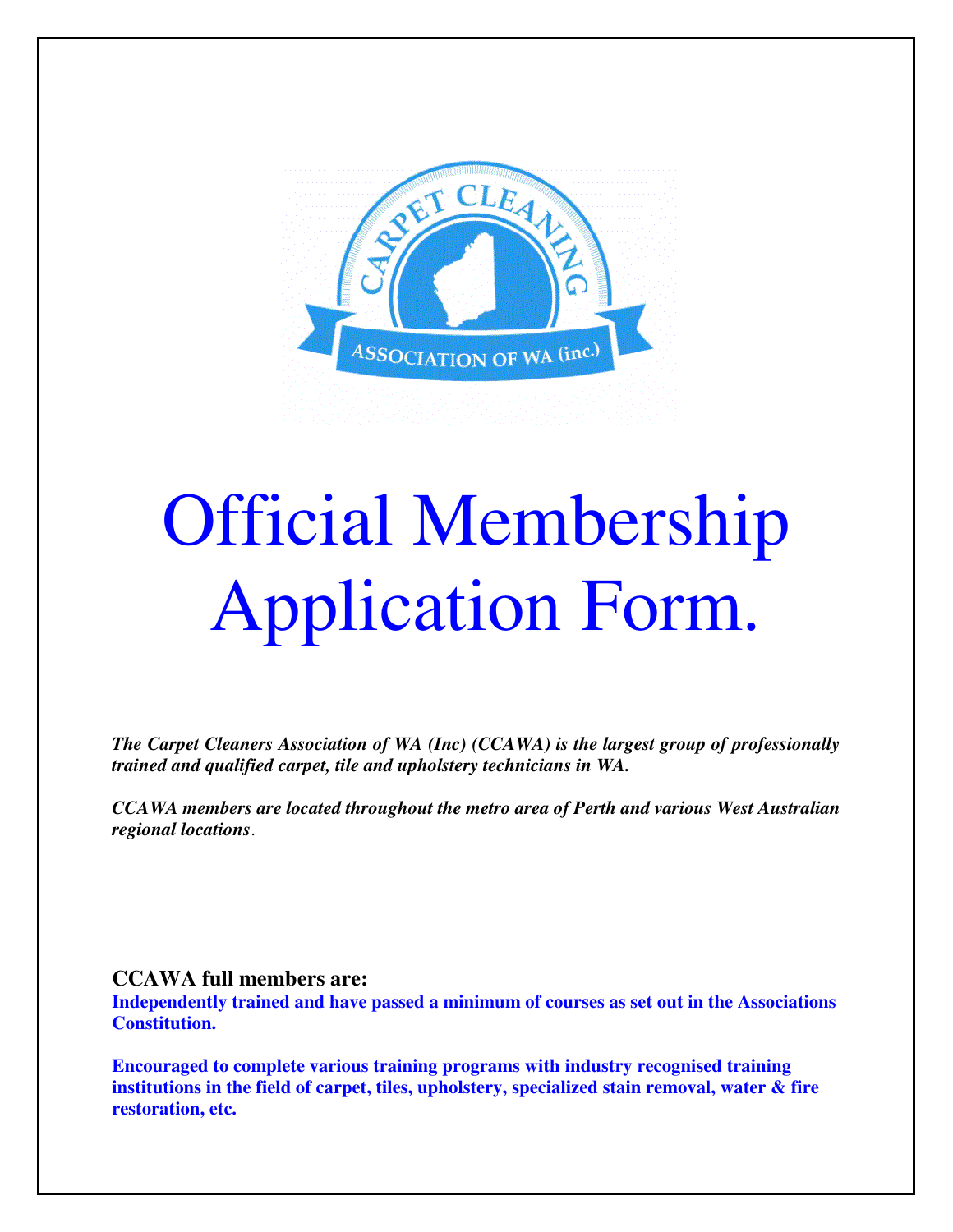#### *All technicians are:*

- **Fully insured with Public Liability Insurance & workplace cover.**
- **Obligated to the CCAWA Code of Conduct.**
- **Required to provide 100% guarantees for work performed.**
- **Required to use cleaning standards approved & recommended by the current Australian Standards.**
- **Kept up to date with ever-changing carpet, tile & upholstery fibre and construction.**
- **Required to attend a minimum 70% of 4 yearly training workshops.**

### **How can the CCAWA help you?**

**Direct & assist you in obtaining your qualifications.** 

**Assist you in making your operation OH&S compliant.** 

**Obtain better purchasing power for your insurances, chemicals and machinery.** 

**Provide active workshops, keeping you up to date in cleaning techniques.** 

**Help you to keep up to date with ever changing floor designs.** 

**The best networking of carpet, upholstery & tile cleaning technicians in WA ready to assist you in most situations.** 

**Assist in customer relations and/or disputes.** 

**Mentor program** 

**Increased profitability** 

**Give you the best available assistance to help you market yourself.** 

*Check out our web site at:*  **[www.ccwa.com.au](http://www.ccwa.com.au/)**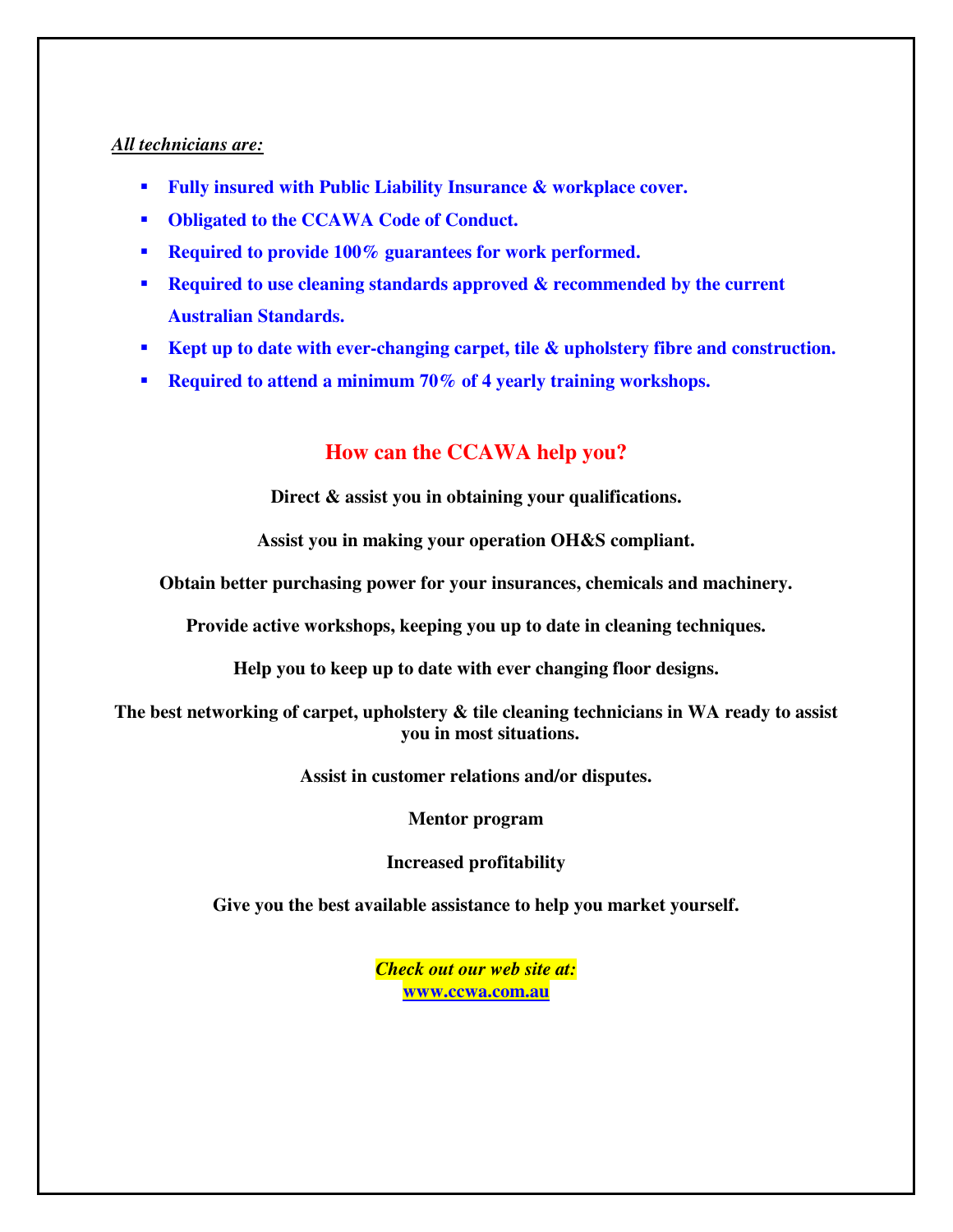## **Application form**

| <b>Completed industry related courses:</b>                                       |  |  |
|----------------------------------------------------------------------------------|--|--|
|                                                                                  |  |  |
| ,我们也不会不会不会。""我们的人,我们也不会不会不会。""我们的人,我们也不会不会不会不会。""我们的人,我们也不会不会不会不会。""我们的人,我们也不会不会 |  |  |
|                                                                                  |  |  |
|                                                                                  |  |  |
|                                                                                  |  |  |
|                                                                                  |  |  |
| Year of starting your current business: ____________                             |  |  |
| Specialty (e.g. carpet dyeing / laying etc.)                                     |  |  |
|                                                                                  |  |  |
|                                                                                  |  |  |
|                                                                                  |  |  |
|                                                                                  |  |  |
|                                                                                  |  |  |
|                                                                                  |  |  |